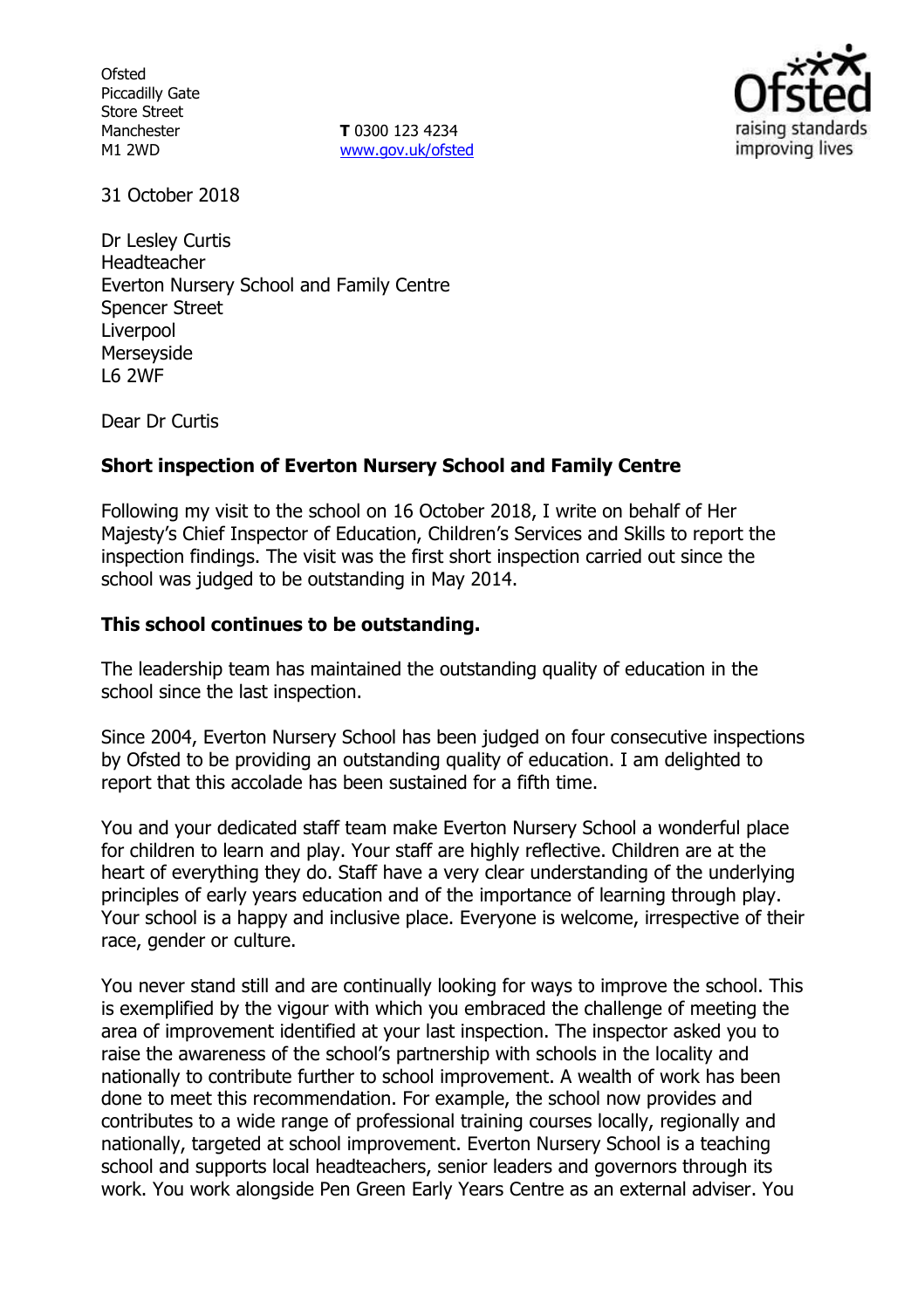

also provide advice to the Department for Education about early years education. Students from European countries have come to observe high-quality early years education in practice. You and your staff write articles for early years education publications. Working with a professional symphony orchestra, children in the locality have been supported to improve their concentration, listening and turn-taking skills. You and your staff have just started two ambitious projects to improve children's communication and language skills. All this excellent work ensures that you and your school have the opportunity to be at the forefront of developments in early years education.

You have the full support of all your staff. They are very proud to work alongside you and they feel valued. Morale is very high. Staff told me, 'We are like a family.' With your support and encouragement, some of your staff have been empowered to further their careers in education. All staff share your aims and ambitions for the school.

Parents and carers are equally resounding in their praise. They are proud of their children's achievements, particularly in their social and language skills. Parents typically commented: 'This school has given my child the best possible start to their education. Staff are amazing.'

As I walked round the school, I observed children who were highly confident, independent and curious. Staff are excellent role models. They lead by example and children follow. Children are totally engrossed in their learning. Consequently, they are busy, and squabbles are rare.

## **Safeguarding is effective.**

A high priority is placed on keeping children safe. You have achieved the right balance of ensuring that all children are safe, while also helping them to become resilient and not afraid to take risks. Staff have a secure understanding of the indicators of abuse and neglect and the procedures to follow. Having completed the 'Prevent' duty training, they talk with some confidence about the latest national concerns relating to radicalisation and female genital mutilation. They are also very aware of the risks to child protection that apply within the local area. Vulnerable families receive timely and good levels of support from the school and other agencies. There are comprehensive procedures in place for the recruitment of staff. No new member of staff can start working at the school until all relevant checks have been completed. This further ensures children's safety. Through many aspects of the curriculum, children are taught about keeping themselves safe.

# **Inspection findings**

- Children enter the school with varying levels of skills and abilities. During their time at the school, all groups of children, including those who disadvantaged, make very good progress and excel in their learning. Consequently, they are very well prepared for their transition into primary school.
- Since the last inspection, you have successfully introduced two-year-old provision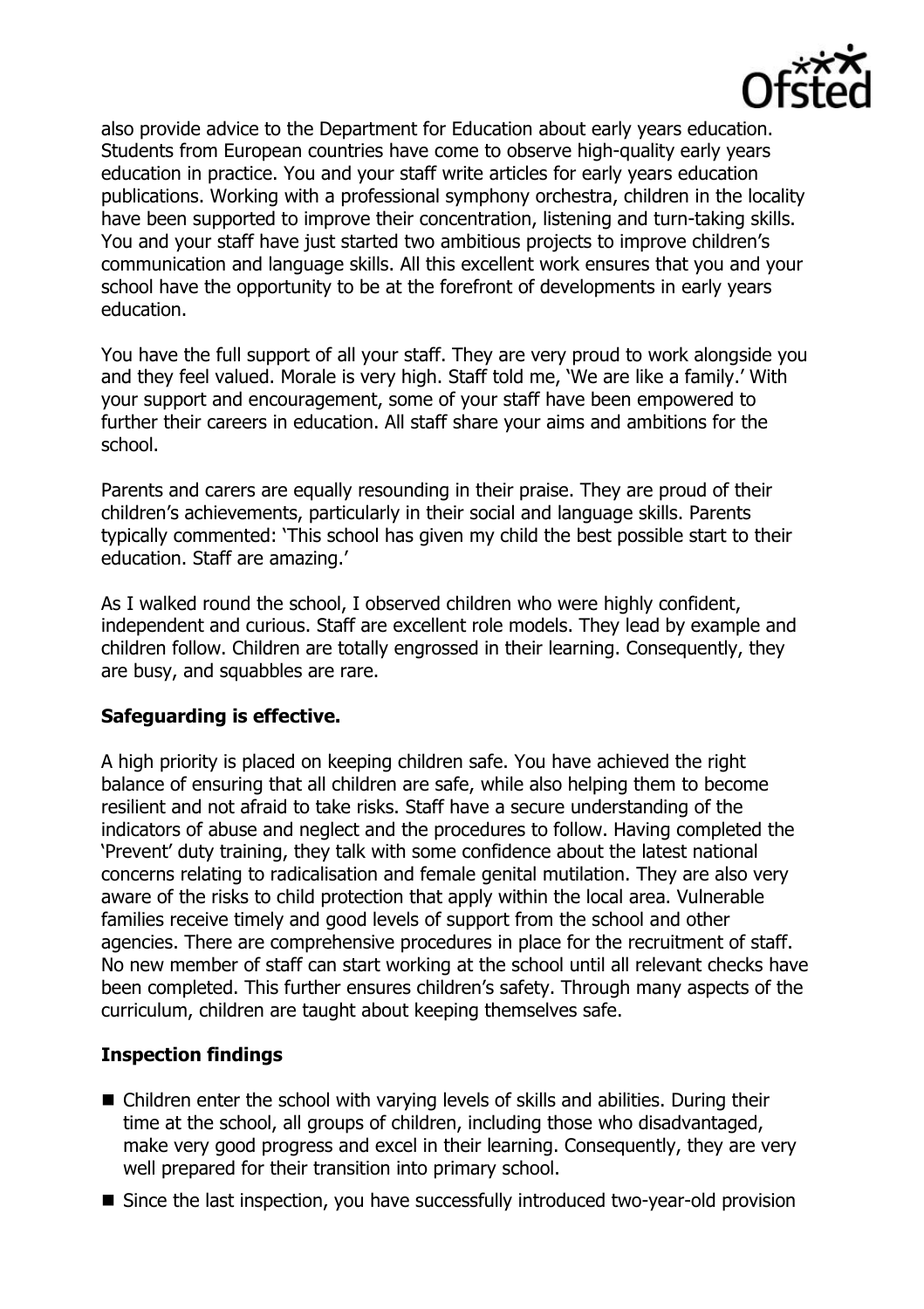into the school. Because of first-class teaching, children's language, social and physical skills are very well promoted. Staff throughout the school model the correct use of language exceptionally well, speaking clearly and with precision. As the two-year-olds play, staff introduce new and exciting words, such as 'splash' and 'squeeze'. This helps to develop and extend children's acquisition of language. From an early age, children are learning the importance of sharing and taking turns. Young children have a broad range of opportunities to develop their physical skills as they kick balls, climb and balance on apparatus outdoors.

- All staff make excellent use of their voices and facial gestures to encourage and sustain children's interests. Three-year-old children are encouraged to take risks and solve problems. Staff are highly skilled at knowing when to stand back and give children time to work things out for themselves and when to intervene to offer support. This was exemplified when staff stood back and observed children working out, through trial and error, the best way to get down from the climbing frame.
- The quality of the learning environment is marvellous, most notably indoors. It makes a significant contribution to the excellent progress that children make. Many of the resources are natural, providing children with real-life experiences. For example, under supervision and wearing safety googles, children use hand drills to make holes in conkers. Classrooms are well laid out, ensuring that children have enough room to move around safely and in comfort. All play materials are stored at child height and are accessible. This allows children to make independent choices about their play.
- You keep a watchful eye on the quality of teaching to ensure that it is of the highest standard. This is done in a variety of ways, such as through formal lesson observations, learning walks and scrutiny of children's work over time. Staff appreciate the helpful advice that you give them to support them to develop further and refine their teaching practice. There is a strong commitment to ongoing professional development. As a result, staff have the relevant knowledge and skills to help all children achieve to their very best.
- You explained to me how the demographics of the school have changed since the last inspection. An increasing proportion of children who speak English as an additional language are now attending the school. You take care to ensure that children have many opportunities to appreciate the diversity of the world in which they live. This is achieved through planned and spontaneous activities. Children learn about different faiths and cultures and there is a wide range of resources which promote equality of opportunity. Children are becoming aware of the protected characteristics, such as same-sex families and disability, in an ageappropriate and meaningful way.
- Governors that I met during the inspection are highly skilled, knowledgeable and ambitious for the school. They have a secure understanding of the progress that different groups of children make. Governors are very supportive of you and are not afraid to ask difficult and challenging questions should the need arise. They keep a very close eye on the budget to ensure that the school remains sustainable.
- In conjunction with the Department for Education and a university, the school has